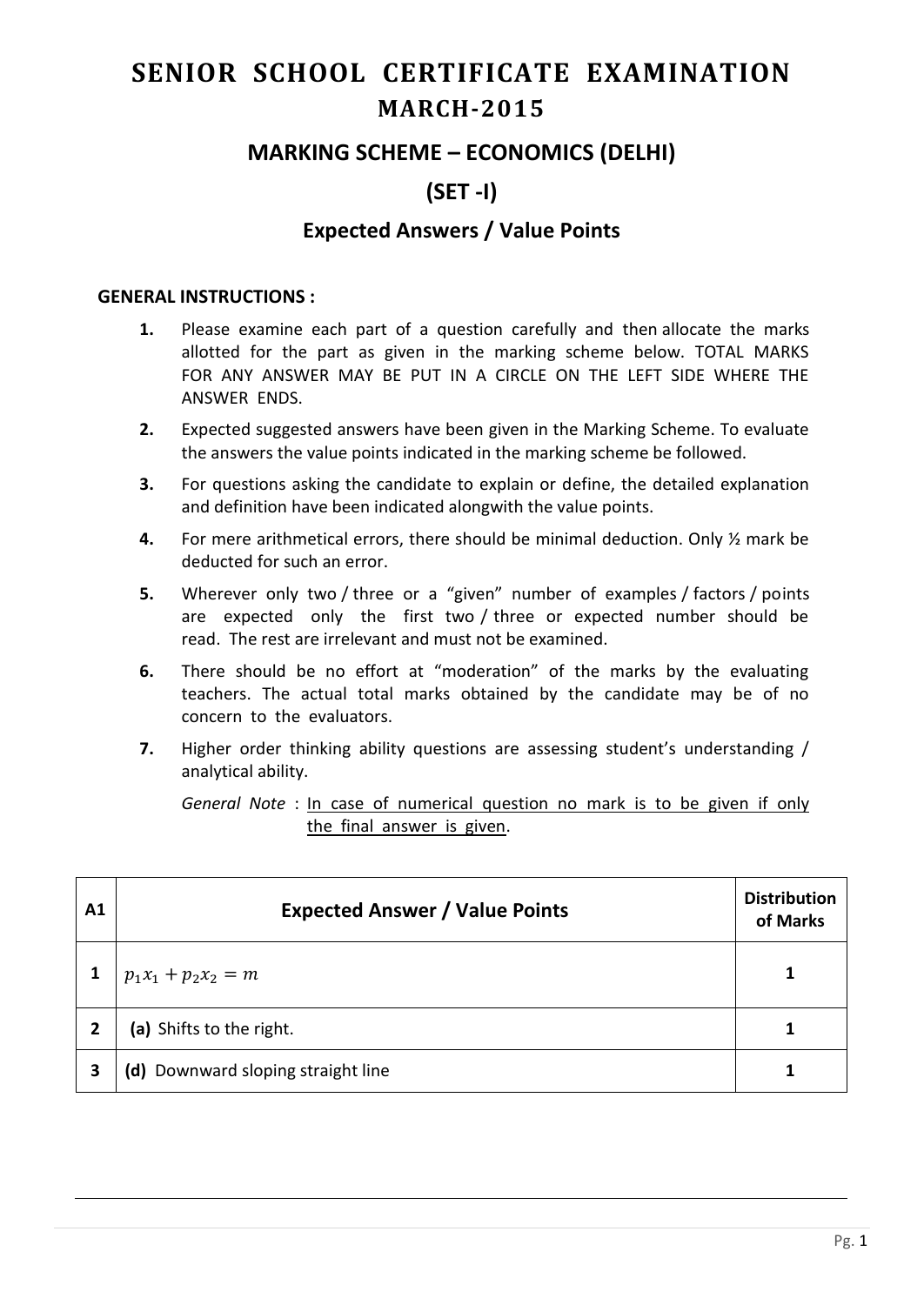| 4 | Good X                                       | <b>Good Y</b> |             |                                                                                                                                                                                                                                                                                                                                                      |                |
|---|----------------------------------------------|---------------|-------------|------------------------------------------------------------------------------------------------------------------------------------------------------------------------------------------------------------------------------------------------------------------------------------------------------------------------------------------------------|----------------|
|   | (Units)                                      | (Units)       | <b>MRT</b>  |                                                                                                                                                                                                                                                                                                                                                      |                |
|   | 0                                            | 10            |             |                                                                                                                                                                                                                                                                                                                                                      |                |
|   | $\mathbf{1}$                                 | 9             | 1Y:1X       |                                                                                                                                                                                                                                                                                                                                                      |                |
|   | $\overline{2}$                               | 7             | 2Y:1X       |                                                                                                                                                                                                                                                                                                                                                      |                |
|   | 3                                            | 4             | 3Y:1X       |                                                                                                                                                                                                                                                                                                                                                      |                |
|   | $\overline{4}$                               | 0             | 4Y:1X       |                                                                                                                                                                                                                                                                                                                                                      | $1\frac{1}{2}$ |
|   | origin.                                      |               |             | Since MRT is increasing, the PP curve is downward sloping and Concave to the                                                                                                                                                                                                                                                                         | $1\frac{1}{2}$ |
|   |                                              |               |             | (Diagram not required)                                                                                                                                                                                                                                                                                                                               |                |
| 5 | PP curve to the right.                       |               |             | Cleanliness reduces chances of people falling ill and, thus can ensure better<br>health. This in turn will reduce forced absenteeism from work, raise efficiency<br>level and thus raise country's production potential. Rise in this potential shifts<br>(Diagram not required)                                                                     | 3              |
|   |                                              |               |             | <b>OR</b>                                                                                                                                                                                                                                                                                                                                            |                |
|   |                                              |               |             | Large scale outflow of foreign capital from the economy will reduce resources<br>and thus production potential of the country will fall. Fall in production<br>potential in turn will shift the PP-Curve downwards.                                                                                                                                  |                |
|   |                                              |               |             |                                                                                                                                                                                                                                                                                                                                                      | 3              |
|   |                                              |               |             | (Diagram not required)                                                                                                                                                                                                                                                                                                                               |                |
| 6 | relation between price and supply of a good. |               |             | The measure of price elasticity of demand has a minus sign because there is<br>inverse relation between price and demand of a normal good, while the<br>measure of price elasticity of supply has plus sign because there is direct                                                                                                                  | 3              |
| 7 |                                              |               |             | The feature signifies that the number of buyers in a perfectly competitive<br>market is so large that any individual buyer is not in a position to influence the<br>market price on its own by purchasing more or less. It is because the individual<br>buyer's share in total purchase in the market is insignificant.                              | 3              |
| 8 |                                              | Price         | q<br>P<br>0 | Ceiling<br>SHORTAGE<br>Ο,<br>Q2<br>Oly.<br>Maximum price ceiling refers to imposition of upper limit on the price of a                                                                                                                                                                                                                               | $\mathbf{1}$   |
|   | marketing.                                   |               |             | good by the government. For example, in the diagram OP is price ceiling while<br>equilibrium price is $OP_1$ . At this price the producers are willing to supply only<br>PA (Or $OQ_1$ ) while consumers demand PB (Or $OQ_2$ ). The effect of the ceiling is<br>that shortage, equal to AB $(Q_1Q_2)$ , is created, which may further lead to black | $\mathbf{2}$   |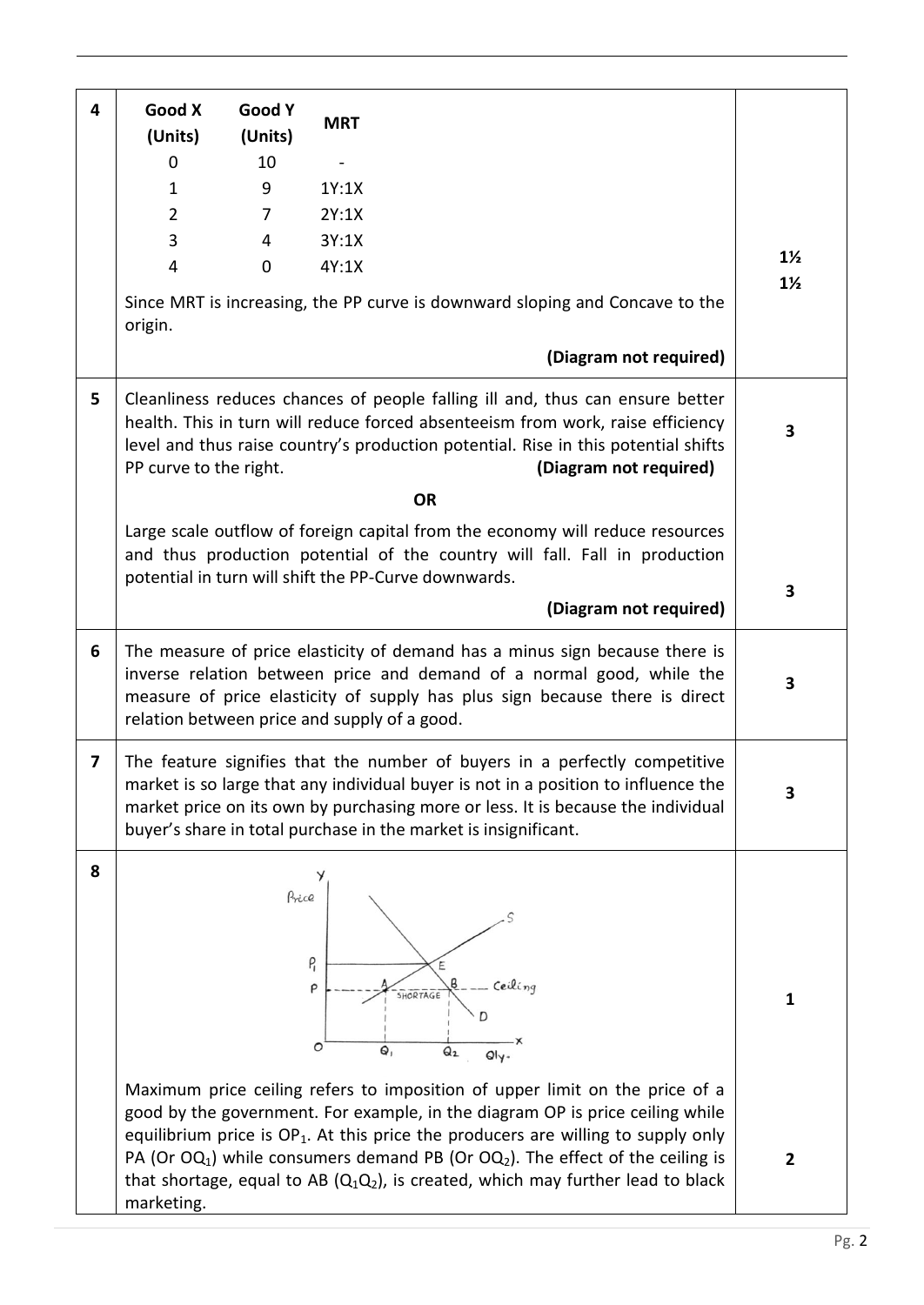|    | <b>For blind Candidates Only:</b><br>Price ceiling means putting the upper limit by the government on the price that<br>can be charged by the producers of a good from the buyers.           |                |                                                                                                                                                                                                      |                |  |
|----|----------------------------------------------------------------------------------------------------------------------------------------------------------------------------------------------|----------------|------------------------------------------------------------------------------------------------------------------------------------------------------------------------------------------------------|----------------|--|
|    | Maximum price ceiling, is lower than equilibrium price, leads to rise in demand<br>and fall in supply. This creates shortage of the good in the market.<br>This may lead to black marketing. | $\overline{2}$ |                                                                                                                                                                                                      |                |  |
| 9  | <b>Price</b>                                                                                                                                                                                 | Exp.           | <b>Demand</b>                                                                                                                                                                                        |                |  |
|    | 8                                                                                                                                                                                            | 1000           | 125                                                                                                                                                                                                  | $1\frac{1}{2}$ |  |
|    | 10                                                                                                                                                                                           | 1000           | 100                                                                                                                                                                                                  |                |  |
|    | $E_p = \frac{P}{Q} \times \frac{\Delta Q}{\Delta P}$                                                                                                                                         |                |                                                                                                                                                                                                      | 1              |  |
|    | $=\frac{8}{125} \times \frac{-25}{2}$                                                                                                                                                        |                |                                                                                                                                                                                                      | 1              |  |
|    | $= -0.8$                                                                                                                                                                                     |                |                                                                                                                                                                                                      | $\frac{1}{2}$  |  |
| 10 | including normal profit.                                                                                                                                                                     |                | Cost in economics refers to the sum of actual money expenditure on inputs<br>and the imputed expenditure in the form of inputs supplied by the owners                                                | $\mathbf{1}$   |  |
|    | If MC < AVC, then AVC falls<br>If MC = AVC, then AVC is constant                                                                                                                             |                |                                                                                                                                                                                                      | 3              |  |
|    | If MC > AVC, then AVC rises                                                                                                                                                                  |                | (Diagram not required)                                                                                                                                                                               |                |  |
|    |                                                                                                                                                                                              |                | <b>OR</b>                                                                                                                                                                                            |                |  |
|    | Revenue in Economics refers to the market value of output produced Or<br>receipts from sale of output produced.<br>If MR > AR, AR rises                                                      | 1              |                                                                                                                                                                                                      |                |  |
|    | If $MR = AR$ , AR is constant                                                                                                                                                                |                |                                                                                                                                                                                                      | 3              |  |
|    | If MR < AR, AR Falls.                                                                                                                                                                        |                | (Diagram not required)                                                                                                                                                                               |                |  |
| 11 |                                                                                                                                                                                              |                | Given Px = $3$ , Py = $3$ and MRS = $3$ , A consumer is said to be in equilibrium when                                                                                                               |                |  |
|    | MRS = $\frac{P_x}{P_y}$                                                                                                                                                                      |                |                                                                                                                                                                                                      |                |  |
|    | Substituting values we find that                                                                                                                                                             |                |                                                                                                                                                                                                      |                |  |
|    | $3 > \frac{3}{3}$                                                                                                                                                                            |                |                                                                                                                                                                                                      |                |  |
|    | i.e. MRS > $\frac{P_x}{P_y}$                                                                                                                                                                 |                |                                                                                                                                                                                                      |                |  |
|    | Therefore consumer is not in equilibrium.                                                                                                                                                    |                |                                                                                                                                                                                                      |                |  |
|    | MRS > $\frac{P_x}{P_y}$ means that consumer is willing to pay more for one more unit of X as                                                                                                 |                |                                                                                                                                                                                                      |                |  |
|    | compared to what market demands.                                                                                                                                                             |                |                                                                                                                                                                                                      |                |  |
|    |                                                                                                                                                                                              |                | The consumer will buy more units of X.<br>As a result MRS will fall due to the Law of Diminishing Marginal Utility<br>This will continue till MRS = $\frac{P_x}{P_y}$ and consumer is in equilibrium |                |  |
|    |                                                                                                                                                                                              |                | (Diagram not required)                                                                                                                                                                               | 3              |  |
|    |                                                                                                                                                                                              |                |                                                                                                                                                                                                      |                |  |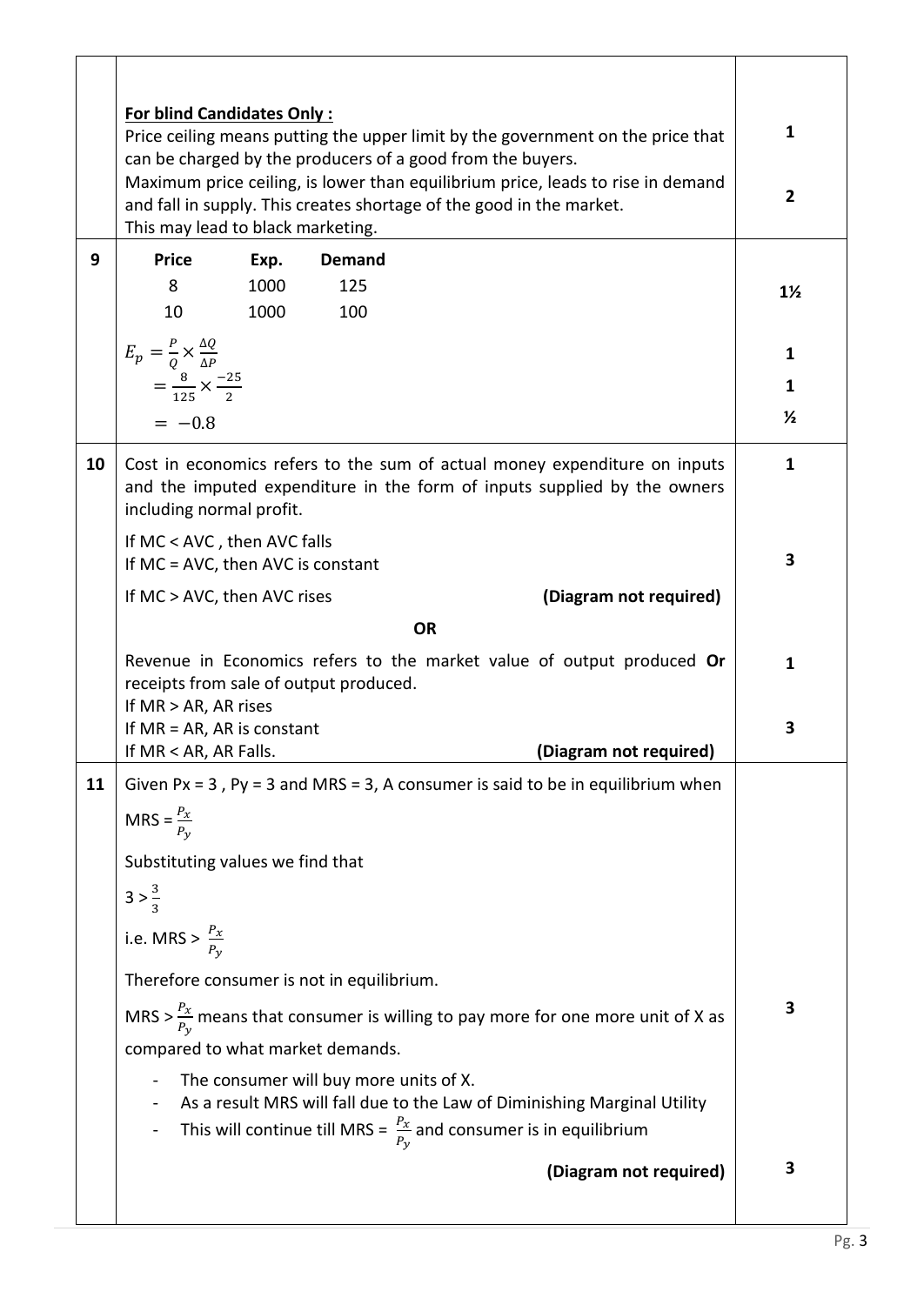|    | <b>OR</b>                                                                                                                                                                                                                                                                                                                                                                                                                                                                                                                                                |          |
|----|----------------------------------------------------------------------------------------------------------------------------------------------------------------------------------------------------------------------------------------------------------------------------------------------------------------------------------------------------------------------------------------------------------------------------------------------------------------------------------------------------------------------------------------------------------|----------|
|    | Given $P_x$ = 4, $P_y$ = 5 and $MU_x = 5$ , $MU_y = 4$ , a consumer will be in<br>equilibrium when                                                                                                                                                                                                                                                                                                                                                                                                                                                       |          |
|    | $\frac{MU_x}{P_x} = \frac{MU_y}{P_y}$                                                                                                                                                                                                                                                                                                                                                                                                                                                                                                                    |          |
|    | Substituting values, we find that                                                                                                                                                                                                                                                                                                                                                                                                                                                                                                                        | 3        |
|    | $rac{5}{4}$ > $rac{4}{5}$ Or $rac{MU_x}{P_x}$ > $rac{MU_y}{P_y}$                                                                                                                                                                                                                                                                                                                                                                                                                                                                                         |          |
|    | Since per rupee $MU_x$ is higher than per rupee $MU_y$ , consumer is not in<br>equilibrium.                                                                                                                                                                                                                                                                                                                                                                                                                                                              |          |
|    | The consumer will buy more of X and less of Y. As a result $MU_x$ will fall and<br>$MU_y$ will rise. The reaction will continue till $\frac{MU_x}{P_x}$ and $\frac{MU_y}{P_y}$ are equal and                                                                                                                                                                                                                                                                                                                                                             | 3        |
|    | consumer is in equilibrium.                                                                                                                                                                                                                                                                                                                                                                                                                                                                                                                              |          |
| 12 | The Phases are:<br><b>Phase : I</b> TP rises at increasing rate i.e. upto A in diagram.<br>MP rises i.e. upto 'a'<br><b>Phase : II</b> TP rises at decreasing rate i.e. between A and B. MP falls and<br>remains positive between 'a' and 'b'.<br>Phase : III TP falls i.e. after B. MP falls and is negative i.e. after 'b'<br>Y<br>TP<br>ТΡ<br>Phase<br>Phase II<br>PhaseII<br>O<br>Variable<br>Input<br>Y<br>MP<br>$\alpha$<br>PhaseIII<br>Phase II<br>PhaseI<br>Variable<br>O<br>input<br>M <sub>P</sub><br>(Diagram on single axis is also correct) | 1x3<br>3 |
|    |                                                                                                                                                                                                                                                                                                                                                                                                                                                                                                                                                          |          |

 $\mathbf{r}$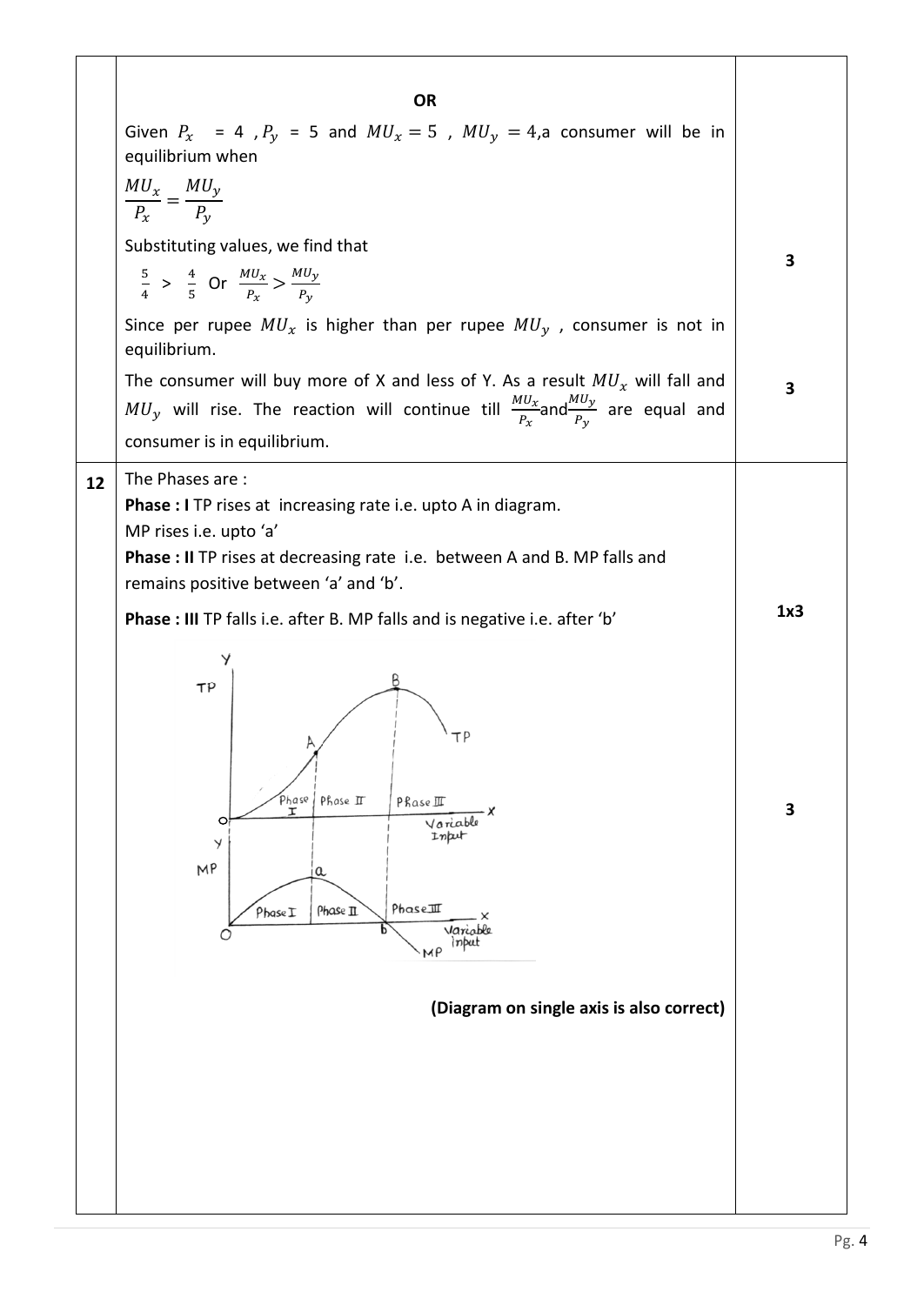| Variable input                                                  | TP      | <b>MP</b> |                                                                                                                                                                                                                                                   |                         |
|-----------------------------------------------------------------|---------|-----------|---------------------------------------------------------------------------------------------------------------------------------------------------------------------------------------------------------------------------------------------------|-------------------------|
| (Units)                                                         | (Units) | (Units)   |                                                                                                                                                                                                                                                   |                         |
| $\mathbf{1}$                                                    | 6       | 6         |                                                                                                                                                                                                                                                   |                         |
| 2                                                               | 20      | 14        |                                                                                                                                                                                                                                                   |                         |
| 3                                                               | 32      | 12        | Or any other                                                                                                                                                                                                                                      | 3                       |
| 4                                                               | 40      | 8         | relevant<br>numerical                                                                                                                                                                                                                             |                         |
| 5                                                               | 40      | 0         | example                                                                                                                                                                                                                                           |                         |
| 6                                                               | 37      | $-3$      |                                                                                                                                                                                                                                                   |                         |
| <b>Phases:</b>                                                  |         |           |                                                                                                                                                                                                                                                   |                         |
| to 5 units.                                                     |         |           | (1) TP increases at increasing rate and MP rises upto 2 units.<br>(2) TP increases at decreasing rate and MP falls but remains positive from 3<br>(3) TP falls and MP becomes negative from 6 unit onwards.                                       | $\overline{\mathbf{3}}$ |
|                                                                 |         |           | The producer's equilibrium conditions are : (i) $MC = MR$ and (ii) $MC > MR$                                                                                                                                                                      |                         |
| after equilibrium.                                              |         |           |                                                                                                                                                                                                                                                   |                         |
|                                                                 |         |           |                                                                                                                                                                                                                                                   |                         |
| $MC = MR$ .                                                     |         |           | Suppose $MC > MR$ . In this situation it will be profitable for the firm to produce<br>more or less depending upon relative changes in MC and MR till MC = MR.<br>Suppose $MC < MR$ . It will be profitable for the producer to produce more till | 3                       |
| MC becomes less than MR.                                        |         |           | $MC = MR$ is not a sufficient condition to ensure equilibrium. Given $MC = MR$ ,<br>suppose the behaviour of MC and MR is such that if one more unit is produced.                                                                                 |                         |
| advantageous for the firm to produce only upto MC = MR.         |         |           | Then in this case it will be profitable for the firm to produce more. Therefore,<br>in this case though $MC = MR$ the producer is not in equilibrium. However, if<br>after MC = MR output MC becomes greater than MR, it will be most             | $\overline{\mathbf{3}}$ |
|                                                                 |         |           | (Diagram not required)                                                                                                                                                                                                                            |                         |
| - Given equilibrium, demand increases.                          |         |           |                                                                                                                                                                                                                                                   |                         |
| - Price remaining unchanged, excess demand emerges.             |         |           |                                                                                                                                                                                                                                                   |                         |
| - This leads to competition among buyers causing price to rise. |         |           |                                                                                                                                                                                                                                                   |                         |
| $\blacksquare$                                                  |         |           |                                                                                                                                                                                                                                                   |                         |
|                                                                 |         |           | Rise in price causes fall (contraction) in demand and rise (expansion) in                                                                                                                                                                         |                         |
| supply.                                                         |         |           | - The price continues to rise till the market is in equilibrium again at a                                                                                                                                                                        | 6                       |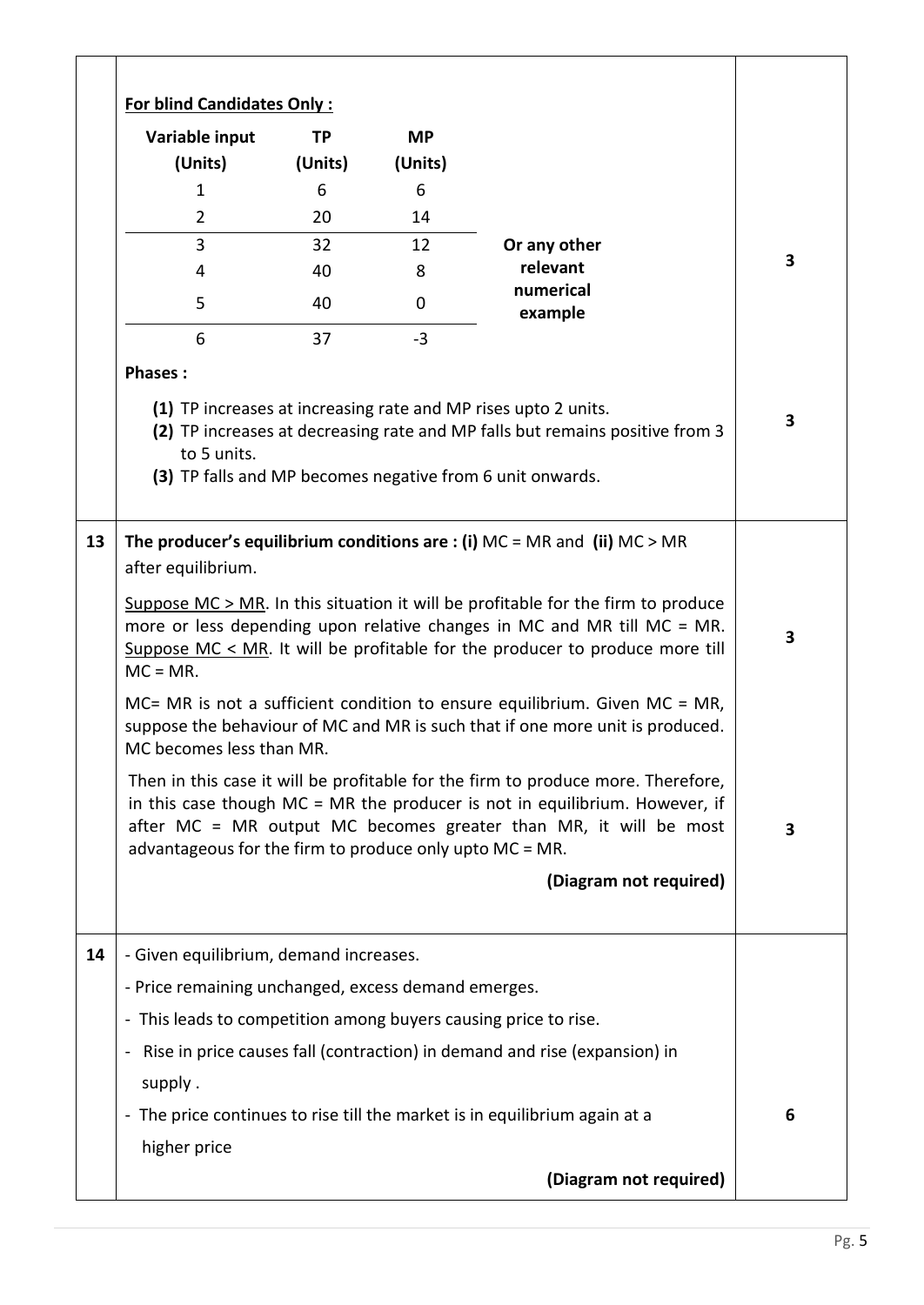|    | <b>SECTION - B</b>                                                                                                                                                                                                                                                                                       |                |
|----|----------------------------------------------------------------------------------------------------------------------------------------------------------------------------------------------------------------------------------------------------------------------------------------------------------|----------------|
| 15 | Aggregate supply is the value of total quantity of final goods and services<br>planned to be produced in an economy during a period.                                                                                                                                                                     | 1              |
| 16 | (b) $\frac{1}{MPS}$                                                                                                                                                                                                                                                                                      | 1              |
| 17 | (b) Fiscal deficit                                                                                                                                                                                                                                                                                       | 1              |
| 18 | (c) Dividends                                                                                                                                                                                                                                                                                            | 1              |
| 19 | (a) Likely to rise                                                                                                                                                                                                                                                                                       | $\mathbf{1}$   |
| 20 | $Real GDP = \frac{Nominal GDP}{Price Index} \times 100$                                                                                                                                                                                                                                                  | $1\frac{1}{2}$ |
|    | $200 = \frac{Nominal GDP}{110} \times 100$                                                                                                                                                                                                                                                               | 1              |
|    | <i>Nominal GDP</i> = $\frac{200 \times 110}{100}$ = 220                                                                                                                                                                                                                                                  | $\frac{1}{2}$  |
|    | (No marks if only the final answer is given)                                                                                                                                                                                                                                                             |                |
| 21 | (1) Borrowings from and to abroad<br>(2) Investments from and to abroad.<br>(3) Decreases and increases in foreign exchange reserves.                                                                                                                                                                    | 1x3            |
|    | <b>OR</b>                                                                                                                                                                                                                                                                                                |                |
|    | (1) Exports and imports of goods<br>(2) Exports and imports of services                                                                                                                                                                                                                                  |                |
|    | (3) Factor income receipts from abroad and payments to abroad.<br>(4) Transfers from and to abroad.<br>(Any Three)                                                                                                                                                                                       | 1x3            |
| 22 | Sale of machinery to abroad is export of goods and thus recorded in the<br>Current Account.                                                                                                                                                                                                              | $1\frac{1}{2}$ |
|    | Sale of machinery to abroad brings in foreign exchange and thus recorded on<br>the credit side.                                                                                                                                                                                                          | $1\frac{1}{2}$ |
|    | (No marks if the reasons are not given)                                                                                                                                                                                                                                                                  |                |
| 23 | The central bank is the sole authority for the issue of currency in the country.<br>It promotes efficiency in the financial system. Firstly, because it leads to<br>uniformity in the issue of currency, Secondly, because it gives Central Bank<br>control over money supply.                           | 4              |
|    | <b>OR</b>                                                                                                                                                                                                                                                                                                |                |
|    | The Central Bank acts as a banker to the government. The central bank<br>accepts receipts and makes payments for the government and carries out<br>exchange, remittance and other normal banking operations for the<br>government. The central bank manages public debt and also lends to<br>government. | 4              |
|    | (To be marked as a whole)                                                                                                                                                                                                                                                                                |                |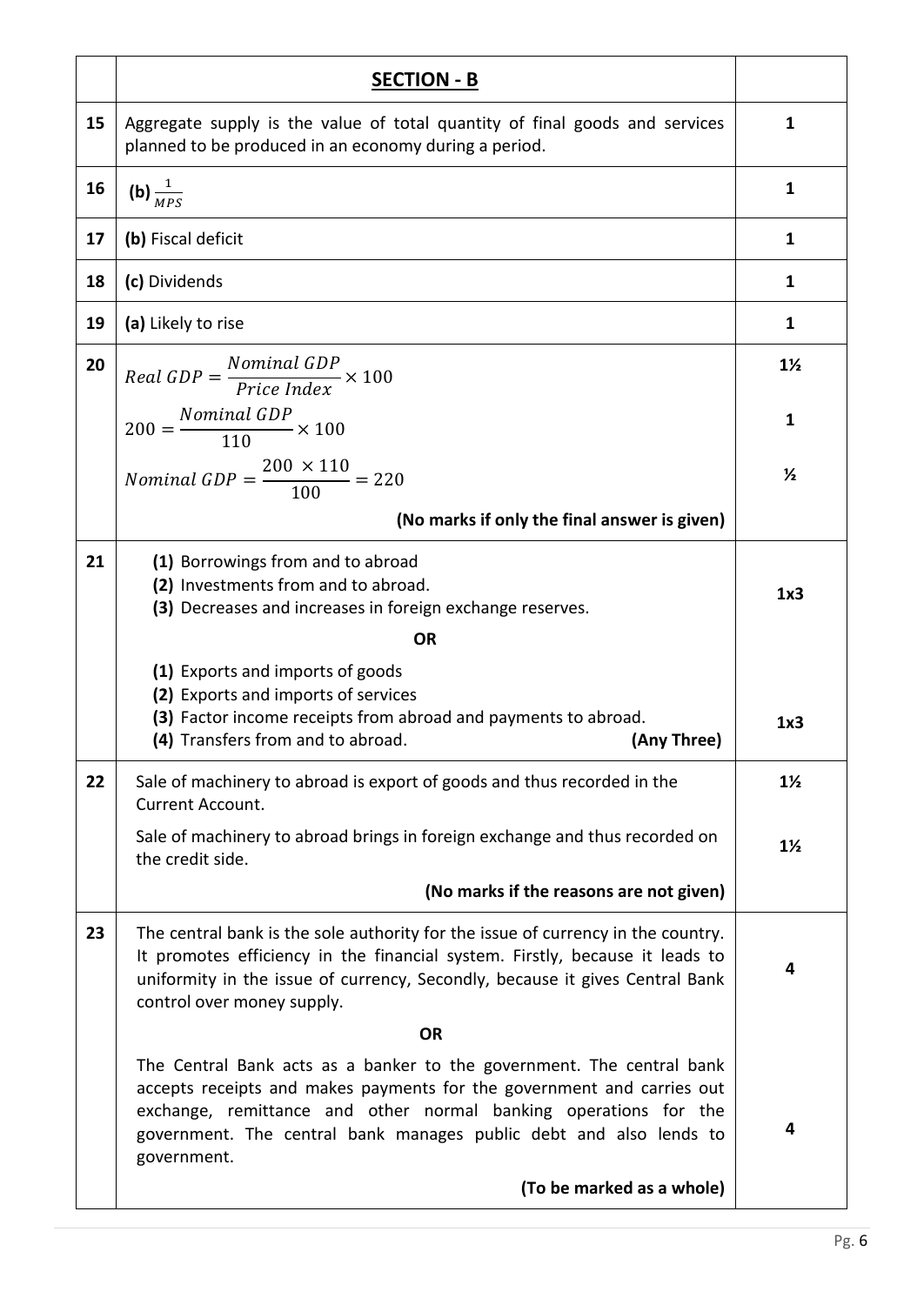| 24<br>$\blacksquare$<br>banks.<br>$\blacksquare$ | Opening more bank accounts means more bank deposits.<br>More deposits means increase in the lending capacity of the commercial<br>More lending by banks means more investment in the country.<br>More investment means more national income.                                                                                                                                                                                                                                           | 4              |
|--------------------------------------------------|----------------------------------------------------------------------------------------------------------------------------------------------------------------------------------------------------------------------------------------------------------------------------------------------------------------------------------------------------------------------------------------------------------------------------------------------------------------------------------------|----------------|
| $Y = \overline{C} + MPC(Y) + I$<br>25            |                                                                                                                                                                                                                                                                                                                                                                                                                                                                                        | $1\frac{1}{2}$ |
|                                                  | $Y = 100 + (1 - 0.2)Y + 200$                                                                                                                                                                                                                                                                                                                                                                                                                                                           | $\mathbf{2}$   |
| $0.2Y = 300$<br>$Y = 1500$                       |                                                                                                                                                                                                                                                                                                                                                                                                                                                                                        | $\frac{1}{2}$  |
|                                                  | (No marks if only the final answer is given)                                                                                                                                                                                                                                                                                                                                                                                                                                           |                |
| 26<br>(i)                                        | Payment of fees to chartered accountant by a firm is intermediate cost<br>to the firm and, therefore not included.                                                                                                                                                                                                                                                                                                                                                                     | $2^{\circ}$    |
| (ii)<br>included.                                | Payment of corporate tax by a firm is a transfer payment and thus not                                                                                                                                                                                                                                                                                                                                                                                                                  | $\overline{2}$ |
| (iii)                                            | Purchase of a refrigerator by a firm for own use is investment<br>expenditure and thus included. (No marks if reason is not given)                                                                                                                                                                                                                                                                                                                                                     | $\overline{2}$ |
| 27<br>it leads to rise in price level.           | The Inflationary Gap is the amount by which the aggregate demand exceeds<br>aggregate supply at the full employment level. It is called inflationary because                                                                                                                                                                                                                                                                                                                           | $\mathbf{2}$   |
|                                                  | Repo Rate is the rate of interest at which central bank lends to commercial<br>banks for a short period. When central bank raises Repo Rate, the borrowings<br>by the commercial banks become costly. This forces the commercial banks to<br>raise their lending rates. People borrow less, and therefore spend less. This<br>helps in reducing inflationary gap.                                                                                                                      | 4              |
|                                                  | (Diagram not required)                                                                                                                                                                                                                                                                                                                                                                                                                                                                 |                |
|                                                  | <b>OR</b>                                                                                                                                                                                                                                                                                                                                                                                                                                                                              |                |
| it leads to a fall in price level.               | Deflationary Gap is the amount by which the aggregate demand falls short of<br>aggregate supply at the full employment level. It is called deflationary because<br>(Diagram not required)                                                                                                                                                                                                                                                                                              | $\overline{2}$ |
|                                                  | Open Market Operations refer to buying and selling of government securities<br>by the central bank in the open market. Central bank can reduce deflationary<br>gap by buying securities. Those who sell receive payments by cheques from the<br>central bank. The money flows out from Central bank into the commercial                                                                                                                                                                |                |
|                                                  | banks. This raises lending capacity of commercial banks. Banks lend more.<br>Spending rises which reduces deflationary gap.                                                                                                                                                                                                                                                                                                                                                            | 4              |
| 28<br>to lack of enough profits.                 | Government can influence allocation of resources by influencing market<br>mechanism through taxes, subsidies and direct participation in production.<br>Heavy taxes can be imposed on production units engaged in producing harmful<br>products like liquor, cigarettes etc. Tax concessions and subsidies can be given<br>to encourage production of products useful for the masses. Government can<br>directly produce goods and services normally ignored by the private sector due | 6              |
|                                                  | (To be marked as a whole)                                                                                                                                                                                                                                                                                                                                                                                                                                                              |                |